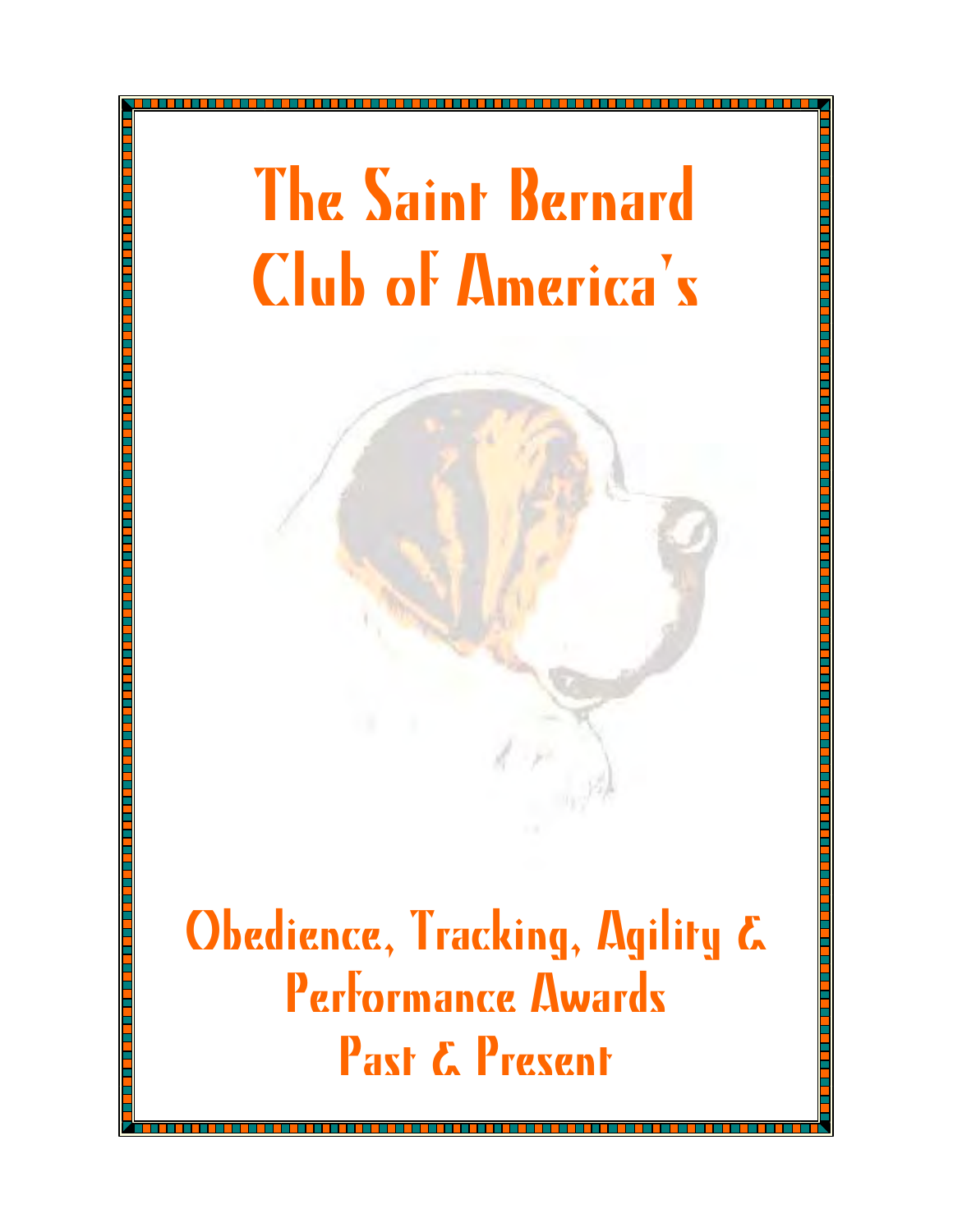# *The Saint Bernard Club of America's* 1<sup>*s*</sup> National Obedience Challenge Trophy



## donated by Samuel & Mary Harris in 1966

The rules for the awarding of the trophy were as follows:

- 1. Recipient m ust be a member of the SBCA while obtaining all scores to be considered toward the award.
- 2. The award to be given to the Saint Bernard with the highest score average from any three (3) AKC obedience trials obtained at AKC licensed shows during the period from January 1 to December 31. Said scores can be obtained in one or more obedience classes (Novice, Open, Utility), but must be obtained by the same dog. The average score will be computed from the official results published in the AKC *GAZETTE*.
- 3. In case of a tie of two (2) or more dogs, the trophy will remain in the possession of each winner for equal parts of the year.
- 4. In the event the trophy is won three (3) times by the same owner, the trophy shall remain in their possession and will be replaced with a trophy of equal value the following year.
- 5. Winners will supply to the *Saint Fancier*, the official publication of the SBCA, a suitable photograph, pedigree, and show record for publication at a suitable time.
- 6. Awarding of the trophy will be made at the SBCA's Annual Meeting of the club (usually the evening of the National Specialty Show) and the owner or his duly authorized representative shall be present to receive the award.

### Past Recipients From 1966 to 1976

Remember these are the three highest scores of member's dogs only. A few years there were higher scores by non-members.

| 3 score average<br>Year<br>Dog        | Owner               |
|---------------------------------------|---------------------|
| 1966 Donbies Big Bertha CDX<br>195.50 | <b>Don Peterson</b> |
| 1967 Donbies Big Bertha CDX<br>197.33 | <b>Don Peterson</b> |
| 198.00<br>1968 Donbies Big Bertha UD  | <b>Don Peterson</b> |

**The Saint Bernard Club of America's 1st Obedience Challenge Trophy was retired in 1968.**

In 1969 The Saint Bernard Club of America purchased the  $2^{nd}$  Obedience Challenge Trophy.



| 1969 | <b>Donbies Big Bertha UD</b>      | 193.83 | <b>Don Peterson</b>              |
|------|-----------------------------------|--------|----------------------------------|
|      | 1970 Swiss Temerlane CDX          | 194.16 | Mr. & Mrs. Coapstick             |
| 1971 | <b>Sanctuary Woods Up-Beat CD</b> | 195.50 | Mrs. John Olson                  |
|      | 1972 CH Bruno V Erick CDX         | 193.66 | <b>Richard &amp; Susan Pratt</b> |
|      | 1973 Donbies Big Abe CD           | 197.50 | <b>Don Peterson</b>              |
|      | 1974 Mistihil Turmwirt CDX        | 198.50 | <b>Ron McCallister</b>           |
|      | 1975 Mistihil Turmwirt UD         | 199.30 | <b>Ron McCallister</b>           |
|      | 1976 Mistihil Turmwirt UD         | 199.15 | <b>Ron McCallister</b>           |
|      | nd.                               |        |                                  |

**The Saint Bernard Club of America's 2nd Obedience Challenge Trophy was retired in 1976**. The trophy was discontinued and a National Challenge Obedience Trophy was offered, in its place, for the Highest Scoring Dog from the regular classes at the SBCA's National Specialty Trial.

**Thanks to Marge Macgregor for researching the above.** saintbernardnationalarchives@comcast.net

John Cox, Archivist

<u>Tion and a complete the complete of the complete of the complete of the complete of the complete of the complete of the complete of the complete of the complete of the complete of the c</u>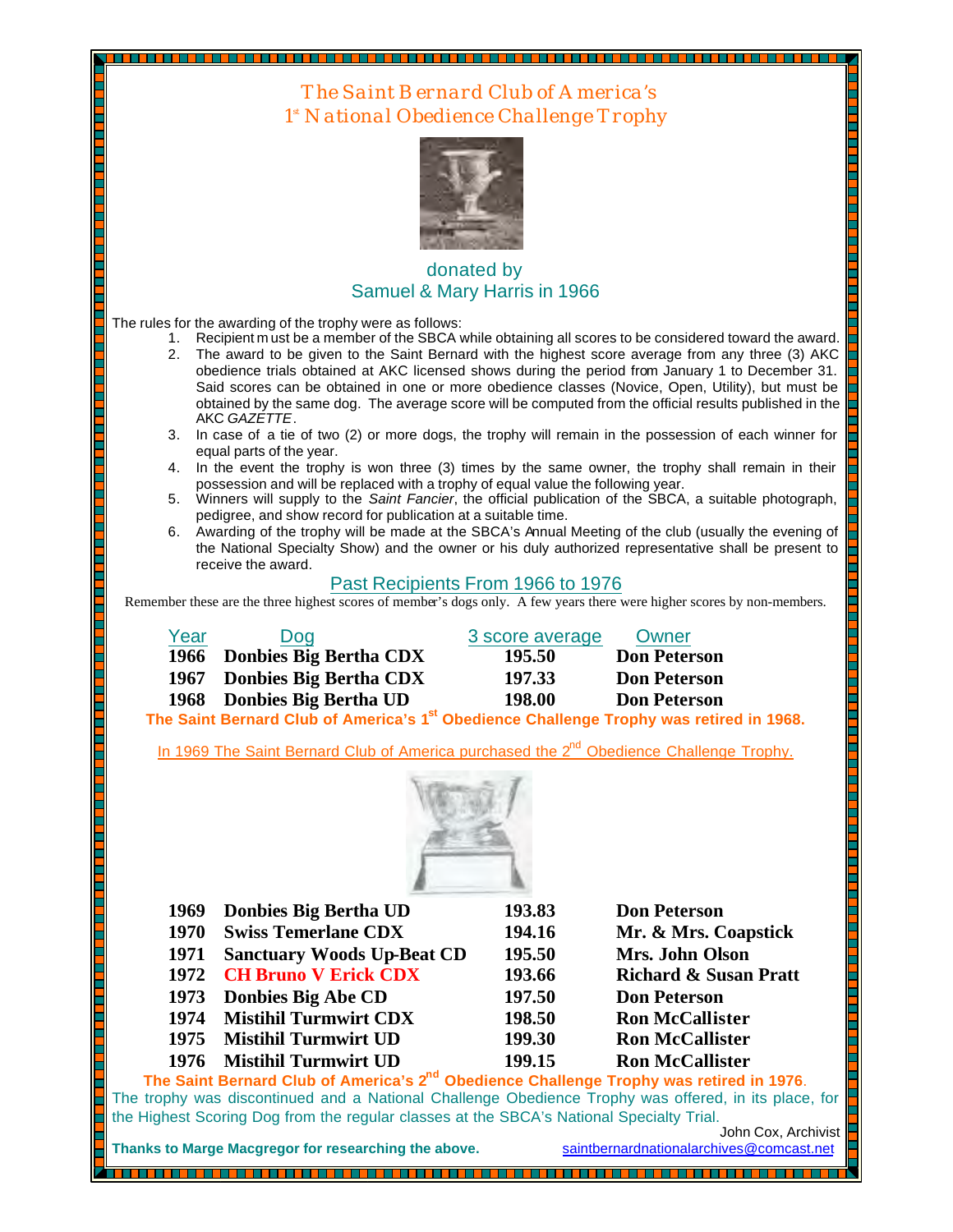# *The Saint Bernard Club of America's Top Obedience Competition & Class Awards 1977-1986*

In 1976 the Saint Bernard Club of America's (SBCA) Achievement in Obedience Challenge trophy was retired (for the second time) and not replaced. Instead, a new challenge trophy was first offered in 1977 to the highest scoring dog from the regular classes at the SBCA's National Specialty Trial.

The first Achievement in Obedience trophy (donated by Samual and Mary Harris) was instituted in 1966. Donbies Big Bertha UD and Don Peterson retired the trophy in 1968. The trophy was replaced by the SBCA in 1969. Mistihil Turmwirt UD and Ron McCallister retired the second National trophy in 1976. These early trophies were awarded to the Saint Bernard with the three highest scores from any of the American Kennel Club's (AKC) Novice, Open or Utility classes. The owner of the dog had to be a member of the SBCA to receive the award.

In 1977 (an era with large numbers of Saint Bernards in *all classes* of obedience), the SBCA's National Obedience Committee proposed a different set of criteria to recognize all the top obedience Saint Bernards in the *different regular AKC classes*, plus *the top overall competition* dog in the nation. A certificate was awarded at the Annual Meeting to the recipients. The following criteria and awards went into effect in 1977:

At the end of the calendar year, all the qualifying scores from the AKC's obedience classes (Novice, Open and Utility) were calculated based on the chart below. The dog with the highest point total was the **Top Competition Saint Bernard** in the nation. Also, the **Top scoring individual Saint Bernard in Novice, Open and Utility** were recognized. For the Top Novice, Open and Utility Saint, the *three highest score average* in said classes determined the recipient of that award. A certificate was presented to the dog's owner at the Annual Meeting of the Saint Bernard Club of America.

#### **Competition points were calculated on the following chart**

Every qualifying score from a reqular obedience class (earned in a calendar year) counts. This system awards the high scoring dog, plus it awards the consistent scoring dog with many scores, which may not be all high scores be all high scores.

|                                                                                                               |                                                                                                                              | <b>Points</b> | <b>Score</b>               |                                                        |  |  |
|---------------------------------------------------------------------------------------------------------------|------------------------------------------------------------------------------------------------------------------------------|---------------|----------------------------|--------------------------------------------------------|--|--|
|                                                                                                               | $200$ 8<br>190-1941/25<br>$185 - 189\frac{1}{2}, \ldots, \ldots, 4$<br>$180 - 184\frac{1}{2}$ 3<br>$175 - 179\frac{1}{2}$ 2  |               |                            |                                                        |  |  |
| Past Recipients of the Saint Bernard Club of America's<br><b>Top Obedience Competition &amp; Class Awards</b> |                                                                                                                              |               |                            |                                                        |  |  |
|                                                                                                               |                                                                                                                              |               | <b>From 1977-1986</b>      |                                                        |  |  |
| Year                                                                                                          | <b>Top Dog Novice, Open, Utility</b><br><b>High score average</b><br><b>Total</b><br><b>Dog</b><br><b>Owner</b>              |               |                            |                                                        |  |  |
| 1977<br><b>Open</b><br><b>Utility</b>                                                                         | Baroness V Manduke   CD<br><b>Novice</b> Baroness V Manduke I CD<br>Lovecrafts Nita Nicklus UD<br>Lovecrafts Nita Nicklus UD | 70            | 197.66<br>196.33<br>194.66 | M. Szurek<br>M. Szurek<br>J. Sanderson<br>J. Sanderson |  |  |

<u> 1989 - Prima Amerikaan Santa Barat dan Bandara dan Bandara dan Bandara dan Bandara dan Bandara dan Bandara da</u>

L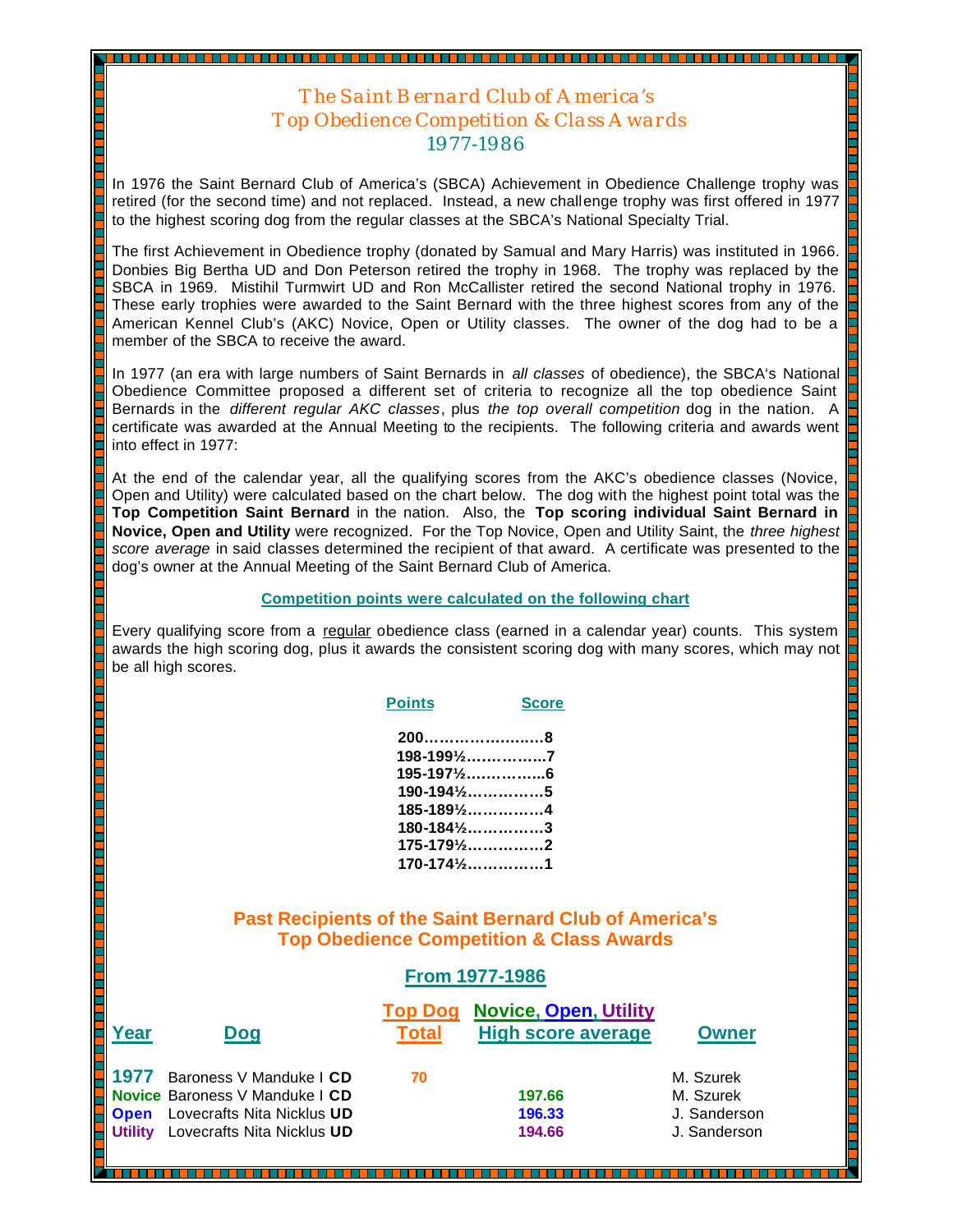| Year           | <b>Dog</b>                                 | <b>Top Dog</b><br>Total | <b>Novice, Open, Utility</b><br><b>High score average</b> | <b>Owner</b>         |
|----------------|--------------------------------------------|-------------------------|-----------------------------------------------------------|----------------------|
| 1978           | Twin Oaks Honey Bear UD                    | 109                     |                                                           | K. & D. Buxton       |
|                | <b>Novice Sally XXII</b>                   |                         | 195.66                                                    | B. Ingram            |
| <b>Open</b>    | Miss Aggies Brandy Bernard UD              |                         | 195.33                                                    | J. & J. Meriweather  |
| <b>Utility</b> | Miss Aggies Brandy Bernard UD              |                         | 195.33                                                    | J. & J. Meriweather  |
| 1979           | Twin Oaks Honey Bear UD                    | 169                     |                                                           | K. & D. Buxton       |
|                | Novice Folly Barns Ganymede CD             |                         | 196.00                                                    | R. Jahnke            |
| <b>Open</b>    | Twin Oaks Honey Bear UD                    |                         | 197.83                                                    | K. & D. Buxton       |
| <b>Utility</b> | Twin Oaks Honey Bear UD                    |                         | 196.00                                                    | K. & D. Buxton       |
|                |                                            |                         |                                                           |                      |
| 1980           | Twin Oaks Honey Bear UD                    | 108                     |                                                           |                      |
|                | <b>Novice</b> Lady Beatrice of Queens CD   |                         | 197.33                                                    | F. & D. Hahn         |
| <b>Open</b>    | Twin Oaks Honey Bear UD                    |                         | 198.17                                                    | K. & D. Buxton       |
| <b>Utility</b> | Twin Oaks Honey Bear UD                    |                         | 193.00                                                    | K. & D. Buxton       |
| 1981           | <b>CH Schnitzers Kunstwerk UD</b>          | 87                      |                                                           |                      |
|                | <b>Novice</b> Dustyacres Sweet Serenade CD |                         | 196.33                                                    | Marilyn Murphy       |
| <b>Open</b>    | Lord Titus Groan CDX                       |                         | 196.00                                                    | <b>Steve Barret</b>  |
| <b>Utility</b> | <b>CH</b> Schnitzers Kunstwerk UD          |                         | 196.00                                                    | <b>Robert Harris</b> |
|                |                                            |                         |                                                           |                      |
| 1982           | <b>CH Schnitzers Kunstwerk UD</b>          | 136                     |                                                           | <b>Robert Harris</b> |
|                | <b>Novice Highpoints Mundys Muse CD</b>    |                         | 198.00                                                    | D. & B. Brenneman    |
| <b>Open</b>    | <b>Highpoints Mundys Muse CDX</b>          |                         | 196.50                                                    | D. & B. Brenneman    |
| <b>Utility</b> | <b>CH</b> Schnitzers Kunstwerk UD          |                         | 196.33                                                    | R. Harris            |
| 1983           | Dutchess Saint Catherine UD                | 73                      |                                                           | M. Phillips          |
|                | <b>Novice</b> Locust Runs Thor XXXVI CD    |                         | 196.16                                                    | J. & D. Waldrep      |
| <b>Open</b>    | Highpoints Mundys Muse CDX                 |                         | 197.00                                                    | D. & B. Brenneman    |
| <b>Utility</b> | Dutchess Saint Catherine UD                |                         | 192.66                                                    | M. Phillips          |
|                |                                            |                         |                                                           |                      |
| 1984           | Highpoints Mundys Muse UD                  | 129                     |                                                           | D. & B. Brenneman    |
|                | Novice Hickory Hills Hilda CD              |                         | 191.83                                                    | M. Peters            |
|                | <b>Open</b> Highpoints Mundys Muse UD      |                         | 198.16                                                    | D. & B. Brenneman    |
| <b>Utility</b> | <b>Highpoints Mundys Muse UD</b>           |                         | 194.83                                                    | D. & B. Brenneman    |
| 1985           | Highpoints Mundys Muse UD                  | 434                     |                                                           | D. & B. Brenneman    |
|                | Novice Arcadias Alexanders Cujo CD         |                         | 195.33                                                    | J. Foshee            |
| <b>Open</b>    | Highpoints Mundys Muse UD                  |                         | 199.16                                                    | D. & B. Brenneman    |
| <b>Utility</b> | Highpoints Mundys Muse UD                  |                         | 198.33                                                    | D. & B. Brenneman    |
|                |                                            |                         |                                                           |                      |
| 1986           | Highpoints Mundys Muse UD                  | 370                     |                                                           | D. & B. Brenneman    |
|                | Novice Apogee Diamondlight Dawn CD         |                         | 194.00                                                    | C. Biggs             |
| <b>Open</b>    | Highpoints Mundys Muse UD                  |                         | 198.33                                                    | D. & B. Brenneman    |
| <b>Utility</b> | Highpoints Mundys Muse UD                  |                         | 196.66                                                    | D. & B. Brenneman    |

<u> 1999 - Prima Partis II</u>

John Cox, Archivist saintbernardnationalarchives@comcast.net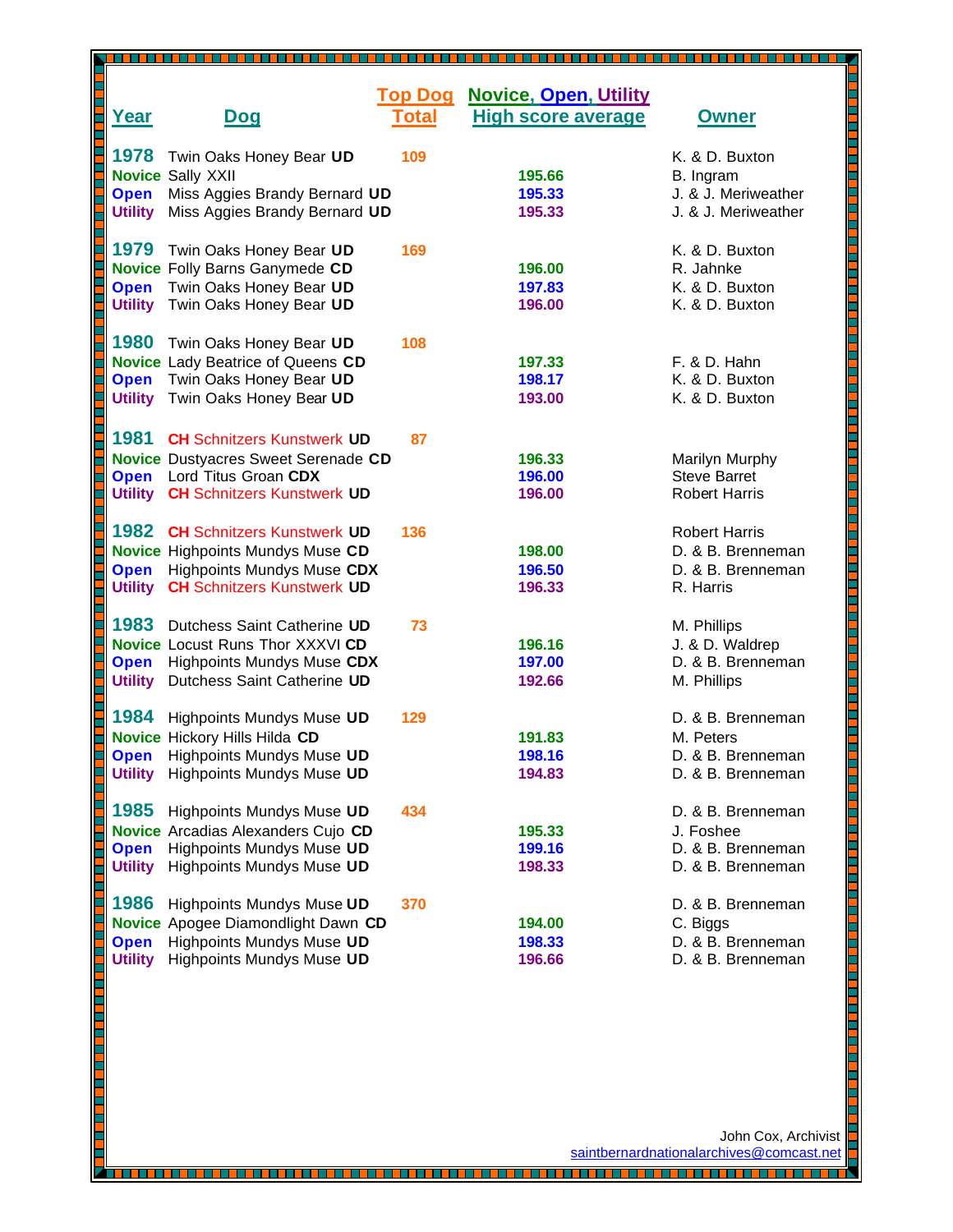#### **In honor of…**





E

 $\begin{array}{c} \hline \end{array}$ The Ch. Cherryacres Nicklus Von Hyden CD, CDX, UD

## Saint Bernard Club of America Achievement in Obedience/Tracking Award 1987 to date

In 1986 the Saint Bernard Club of America's (SBCA) National Obedience Committee once again updated the criteria for recognizing the top achieving Saint Bernard in the United States. These revisions reflected the following changes, in the sport of obedience, for Saint Bernards:

- 1. The large obedience entries of the past era were now dropping off in our breed.
- 2. The American Kennel Club (AKC) was introducing many new "performance" titles to be earned in the fields of obedience and tracking.

The SBCA's Obedience Committee felt it necessary now to reward the Saint Bernard which kept showing year after year adding many obedience and/or tracking titles to its name. The committee felt it was time to reward the consistent dog that passed many performance events as opposed to one who did well in  $\blacksquare$ only one obedience class or one venue. The new award and criteria was adopted in 1987:

Each year a plaque in memory of Ch. Cherryacres Nicklus Von Hyden UD will be awarded to the Saint Bernard with the **Highest Achievement in Obedience and/or Tracking**. The presentation of the award to this dog's owner, or their duly authorized representative, shall be at the Saint Bernard Club of America's Annual Meeting providing the tally for the prior calendar year is possible (due to the timing of the Annual Meeting in relation to the publishing of the prior year's statistics in American Kennel Club's AWARDS).

This award will honor the Saint Bernard and its owner for the highest achievement in obedience and/or tracking as determined by the criteria set forth below. The criteria for the award are based on all AKC scores, titles, trials and tests for obedience and/or tracking in the preceding calendar year. These results are to be taken from the AKC AWARDS.

This award will be given to the dog that comes the closest to the highest criteria (#1 being the highest). The criteria are listed in order of difficulty for Saint Bernards based on the data from the Saint Bernard National Archives and Hall of Fame records from 1936 (first year of obedience/tracking) to date. These records may be viewed at: http://clubs.akc.org/saints/Archives/Welcome.htm

<u> 1999 - 1999 - 1999 - 1999 - 1999 - 1999 - 1999 - 1999 - 1999 - 1999 - 1999 - 1999 - 1999 - 1999 - 1999 - 19</u>

1. OTCh, UDX, CT **13. UDX, TDX 2. OTCh, UDX, VST 14. UDX, TD 3. OTCh, UDX, TDX 15. CT 4. OTCh, UDX, TD 16. VST**<br> **5. OTCh, CT** 17. TDX **5. OTCh, CT 17. TDX**  6. OTCh, VST **7. OTCh, TDX 19. UDT 8. OTCh, TD 20. UD 9. OTCh, UDX 21. TD 10. OTCh 22. CDX 11. UDX, CT 23. CD** 

**12. UDX, VST 24. Highest Obedience Competition Dog (Details at end of article)**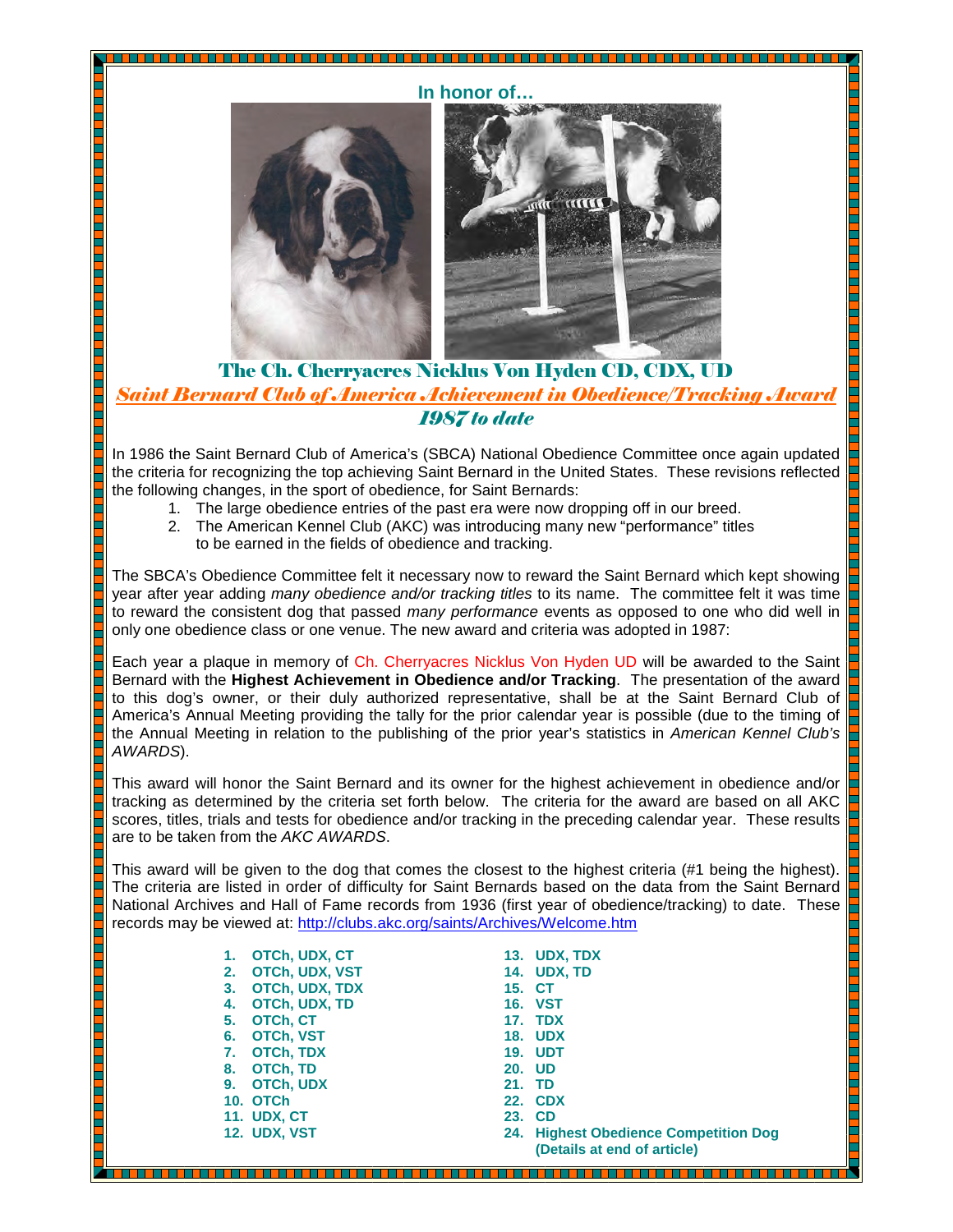# Tie-Breaking

If two or more Saint Bernards were to earn the same highest-level criteria (**for the calendar year**) for the Highest Achievement In Obedience/Tracking Award, the top dog would be chosen in the following order:

- 1. If the highest criteria Saint Bernards have more than one title, the dog earning the most obedience/tracking titles for the calendar year would be the recipient of the Highest Achievement Award.
- 2. If the above were still equal, the one with the highest competition points (for the calendar year) would be the recipient of Highest Achievement Award.
- 3. If the highest criteria dogs have obedience and tracking titles, the one with the highest competition points in obedience (for the calendar year) would be the recipient of the Highest  $\blacksquare$ Achievement Award.
- 4. If the highest criteria dogs have a tracking title(s) only, the award would be shared.
- 5. If two Saint Bernards were to tie for Highest Achievement Award (where no new titles were earned by any Saint Bernard for the calendar year) the Highest Achievement Award would be chosen in the following order:
	- a. The Saint Bernard with the highest obedience title with the most qualifying scores toward the next higher obedience title would be the recipient.
	- b. If all the above were still equal, then the Saint Bernard with the highest competition points towards the next higher obedience title would be the recipient of the Highest Achievement Award.
	- c. If the tie is between dogs that have scores only in the classes in which they **are** titled (Novice, Open, Utility), and no qualifying score(s) towards a higher title, then the Saint Bernard with the highest competition points will be the recipient of the award. The higher  $\Box$ obedience class will take precedence, if needed, to break the tie.
	- d. If it comes down to a tie between dogs that have earned qualifying scores only in the Novice classes, in which they are **not** titled (and no other Saint Bernards earned titles for the calendar year), then the Saint Bernard with the highest competition points in Novice will be the recipient of the award.

Winners will supply to the Saint Fancier, the official publication of the SBCA, a suitable photograph, pedigree, and show record for publication at a suitable time.

#### **Competition points are calculated on the following chart**

Every qualifying score from a regular obedience class earned in a calendar year counts. This system awards the high scoring dog, plus it awards the consistent scoring dog with many scores, which may not be all high scores.

| <b>Points</b>                                     | <b>Score</b> |
|---------------------------------------------------|--------------|
|                                                   |              |
| $198 - 199\frac{1}{2}, \ldots, \ldots, \ldots, 7$ |              |
| $195 - 197\frac{1}{2}, \ldots, \ldots, 6$         |              |
| $190 - 194\frac{1}{2}$ 5                          |              |
| 185-189½……………4                                    |              |
| $180 - 184\frac{1}{2}$ 3                          |              |
|                                                   |              |
| $170 - 174$ <sup>1</sup> / <sub>2</sub> 1         |              |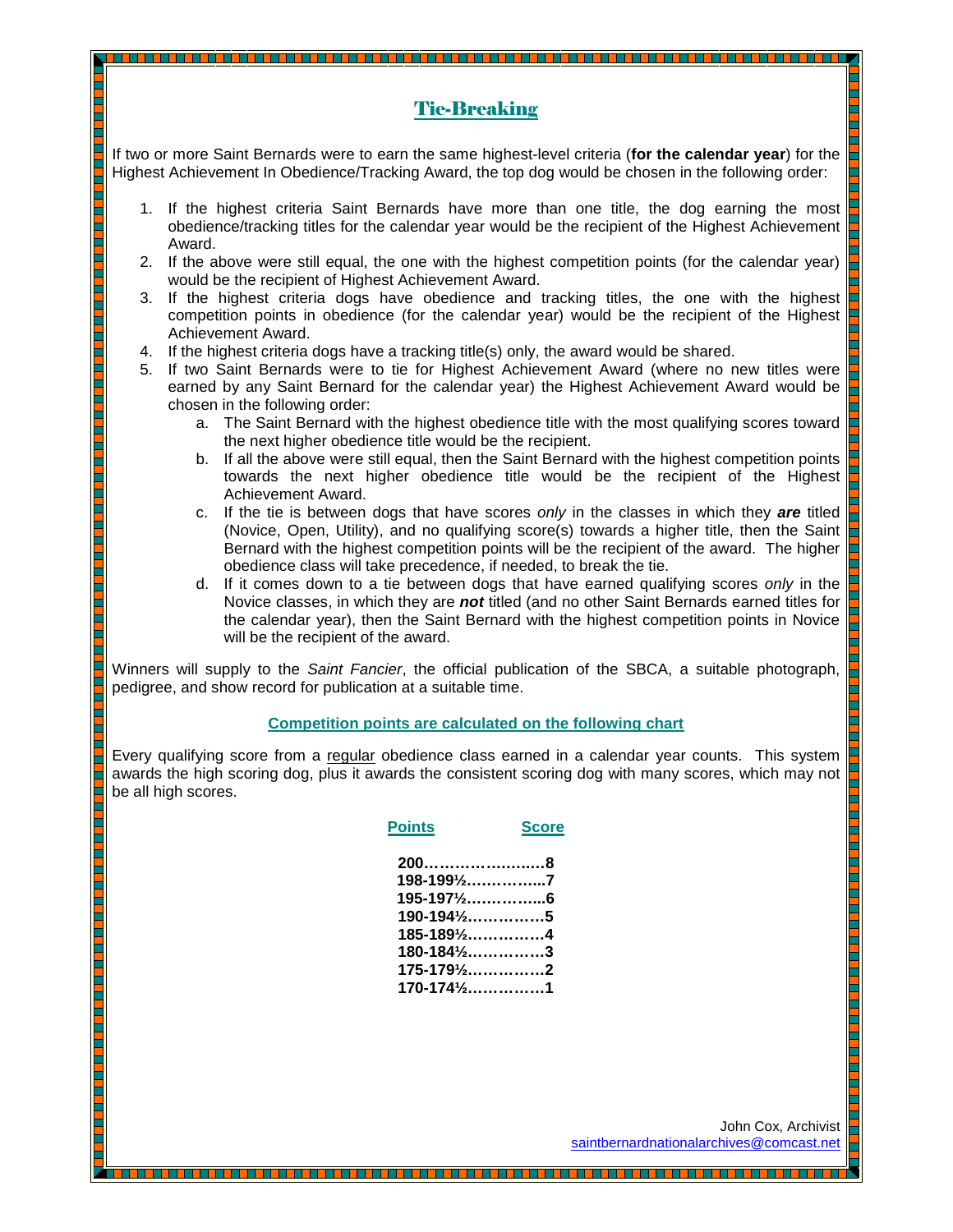# **Past Recipients of the Saint Bernard Club of America's Achievement in Obedience/Tracking Award**

## **1987 First Year of the Award**

| Past Recipients of the Saint Bernard Club of America's<br><b>Achievement in Obedience/Tracking Award</b> |                                                                                                                        |                              |  |  |
|----------------------------------------------------------------------------------------------------------|------------------------------------------------------------------------------------------------------------------------|------------------------------|--|--|
| <b>1987 First Year of the Award</b>                                                                      |                                                                                                                        |                              |  |  |
| Year                                                                                                     | <b>Dog</b>                                                                                                             | <b>Owner</b>                 |  |  |
| 1987                                                                                                     | <b>O.T. CH Highpoints Mundys Muse CD, CDX, UD</b>                                                                      | Barbara Brennemen            |  |  |
| 1988                                                                                                     | <b>WDCH</b> Mar-Wil's Markus Von Hyden CD, CDX, TD, DD John Cox                                                        |                              |  |  |
| 1989                                                                                                     | <b>WDCH</b> Mar-Wil's Markus Von Hyden CD, CDX, UD, TD, DD John Cox                                                    |                              |  |  |
| 1990                                                                                                     | Excalibur's Distinction CD, CDX, UD                                                                                    | Barry & Judith Roland        |  |  |
| 1991                                                                                                     | Brandy Stations Lady Ashley CD, CDX, UD                                                                                | Patricia M. Olsen            |  |  |
| 1992                                                                                                     | Schnitzer's Missing Link CD, CDX, TD                                                                                   | <b>Thomas Pollard</b>        |  |  |
| 1993                                                                                                     | Hiltzbury's Tasha Baby CD, CDX                                                                                         | Rob-Lyn Hiltz                |  |  |
| 1994                                                                                                     | Morris' Calla Lilly TD                                                                                                 | Ann Crecelius & Walter Alsup |  |  |
| 1995                                                                                                     | Sand Creek Compadre v Montdor CD, TD                                                                                   | Dan & Maureen Wheeler        |  |  |
| 1996                                                                                                     | <b>CH</b> Storybooks Legend v Sand Creek TD                                                                            | Dan & Maureen Wheeler        |  |  |
| 1997                                                                                                     | Beethoven Born To Please CD, CDX, UD                                                                                   | Darlene & Marc Bossu         |  |  |
| 1998                                                                                                     | Nerthus Chrissy's Alpen Joy CD, CDX, UD                                                                                | Norbert & Christine Kowal    |  |  |
| 1999                                                                                                     | Nerthus Chrissy's Alpen Joy CD, CDX, UD, UDX                                                                           | Norbert & Christine Kowal    |  |  |
| 2000                                                                                                     | Belyn's Wendy Darlin CD, CDX, UD, DD                                                                                   | Penny Mahon & Lovey Olbrich  |  |  |
| 2001                                                                                                     | Nerthus Chrissy's Alpen Joy CD, CDX, UD, UDX, UDX2 Norbert & Christine Kowal                                           |                              |  |  |
| 2002                                                                                                     | <b>CH/WDCH</b> XmaxKris Van 'T Hof Ten Eynder CD, CDX, UD, TD, NAP, NJP, OAP, OJP,<br>VCD1, VCD2, DD                   | Johh & Suzanne Cox           |  |  |
| 2003                                                                                                     | Nerthus Philys Chances R Good CD, CDX, UD, UDX                                                                         | Norbert & Christine Kowal    |  |  |
| 2004                                                                                                     | CH/WDCH XmaxKris Van 'T Hof Ten Eynder CD, CDX, UD, UDX, TD, NAP, NJP, OAP,<br>OJP, AXP, AJP, MXP, MJP, VCD1, VCD2, DD | Johh & Suzanne Cox           |  |  |
| 2005                                                                                                     | WDCH Echos Utmost CD, CDX, UD, TD, TDX, NA, NAJ, OA, OAJ, VCD1, VCD2, DD,<br><b>WP</b>                                 | Lovey Olbrich                |  |  |
| 2006                                                                                                     | Kings Row Uno Mas St. Hampton CD, CDX                                                                                  | Louie & Jill Urbina          |  |  |
| 2007                                                                                                     | Stoans Greta of Mabri CD, RN                                                                                           | Dr. Fay Cho                  |  |  |
| 2008                                                                                                     | CH Echos Xtra Sweetie V Eddy CD, CDX, RN, RA, DD, WP Lovey Olbrich                                                     |                              |  |  |
| 2009                                                                                                     | <b>CH/WDCH</b> Echos Xtra Sweetie V Eddy CD, CDX, TD, RN, RA, DD, WP Lovey Olbrich                                     |                              |  |  |
| 2010                                                                                                     | Snowy Pine's Hummer CD, CDX, UD, GN, GO, VER, RN, RA, RE, RAE, NAP,                                                    |                              |  |  |

7 TETTI TETTI TETTI TETTI TETTI TETTI TETTI TETTI TETTI TETTI TETTI TETTI TETTI TETTI TETTI TETTI TETTI TETTI

**The Committee of Committee of Committee of Committee of Committee of Committee of Committee of Committee of Co**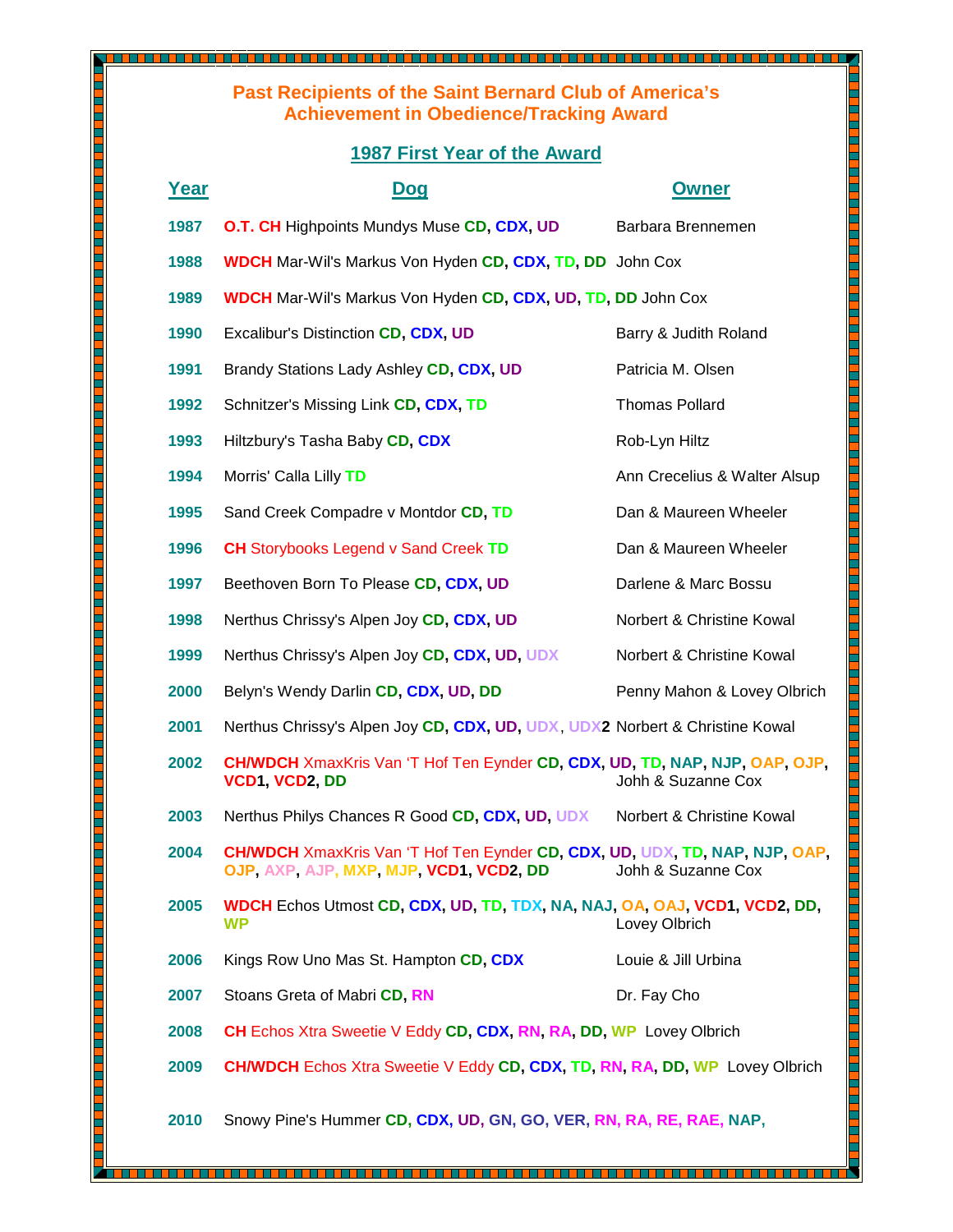| 2011              | Shadow Mtn Playit Again V Reema CD RN TD DD                                                                                                                                                       | Lovey Olbrich         |
|-------------------|---------------------------------------------------------------------------------------------------------------------------------------------------------------------------------------------------|-----------------------|
| 2012              | <b>WDCH</b> Stoans One Hit Wonder V Yixy CD, CDX, UD, RN, TD, DD2, DDX Wendy Lee                                                                                                                  |                       |
| 2013<br><b>DD</b> | <b>WDCH</b> Shadow Mtn Playit Again V Reema CD, CDX, UD, GN, RN, RA, RE, RAE, TDX,                                                                                                                | Lovey Olbrich         |
| 2014              | <b>WDCH</b> Shadow Mtn Playit Again V Reema CD, CDX, UD UDX, OM1, GN, VER, RN, RA,<br><b>RE RAE TDX, DD</b>                                                                                       | Lovey Olbrich         |
| 2015              | Excaliburs Muse CD, CDX, BN, RN, RA, DDX, WP                                                                                                                                                      | <b>Barry Roland</b>   |
| 2016              | CH Summerlyns U R My Keb V Showme CD, CDX, BN, RE, ThD, CGCA<br>Colette Weishaar & Sheila Rush & William Buell III                                                                                |                       |
| 2017              | WDCH Excaliburs Muse CD, CDX, UD, BN, RN, RA, DDX, TDD, WP, WPX, WPS                                                                                                                              | <b>Barry Roland</b>   |
| 2018              | Blue Collars Once to Every Woman CD, CDX, BN, GN, RN, RA, RE, RM, RAE, RAE2,<br>FDC, CGC                                                                                                          | James Trunk           |
| 2019              | Joker Alsani Giants CD, BN, CGC                                                                                                                                                                   | Janet Russie          |
| 2020              | Brandau Ridge Tak'n A Walk Thru Ur Heart BN, NAP, NJP, OAP, RN, SCN, SHDN, SBN,<br>SIN, SEN, SWN, SINE, SCNE, SCA, SIA, SBNE, SENE, SWNE, SBA, SCAE, SEA,<br>SIAE, SWA, SCE, TKN, BCAT, DCAT, CGC | Shari Hoffman-Preucil |
| 2021              | Sadie Hunter CD, CDX, BN, RN, TKN                                                                                                                                                                 | Linda Hunter          |
|                   | Thanks to Nancilyn Kroushl for researching many the past recipients from the 1960s and early 1970s.                                                                                               |                       |
|                   |                                                                                                                                                                                                   |                       |

**Time** 

an an dia kaominina mpikambana ao amin'ny fivondronan-kaominin'i Amin'ny Espaina ao amin'ny fivondronan-kaomini

<u> 2 minimum membrana di mandata di mandata di mandata di mandata di se</u>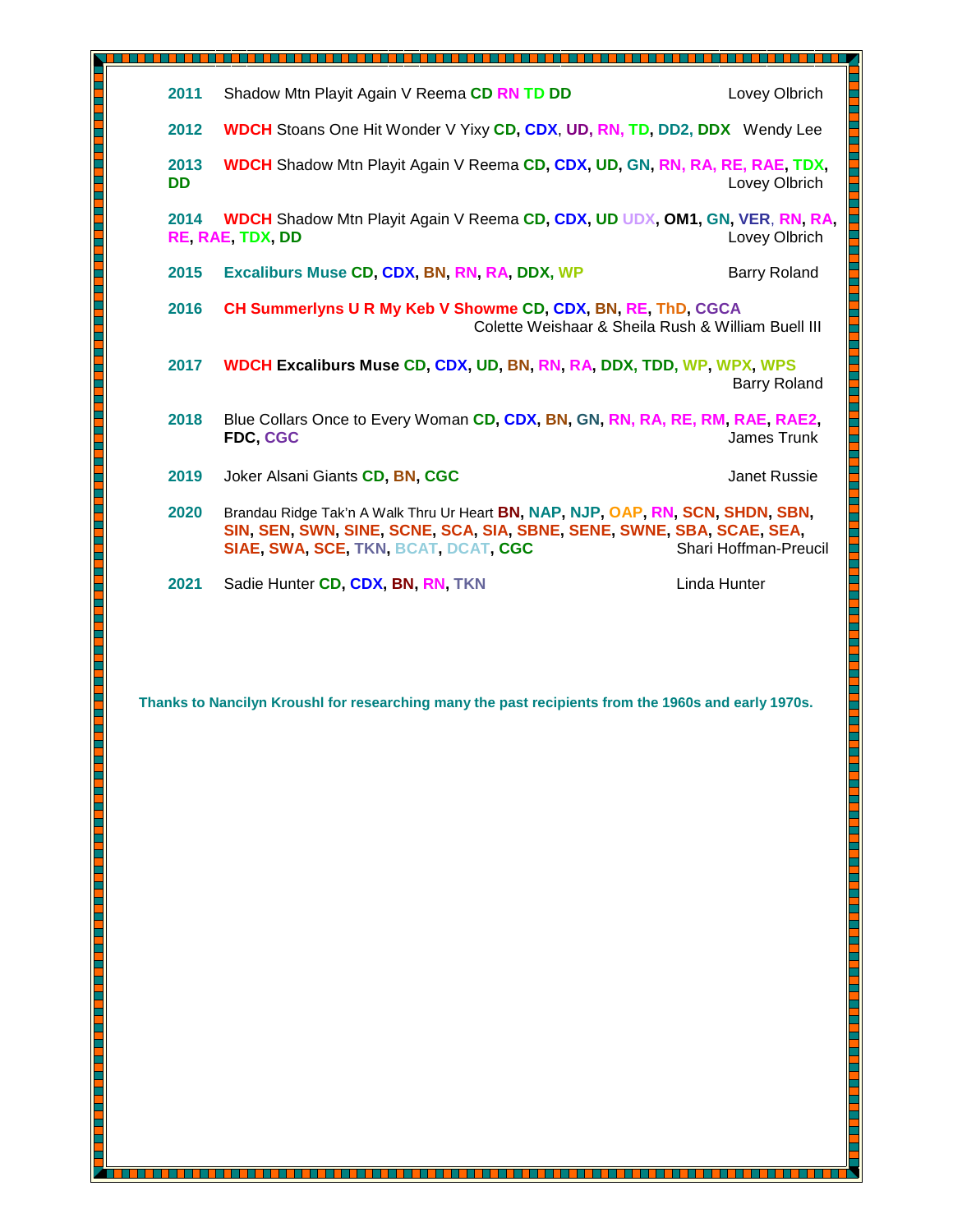**In honor of…** 



CH/WDCH Stoans Dudley Do Right Of Jay-U, CD, CDX, DD, WP, WPX, WPS Saint Bernard Club of America Achievement in Agility Award

Each year a plaque in memory of Ch/WDCh Stoans Dudley Do Right Of Jay-U CDX, DD, WPS (the FIRST Saint Bernard to qualify in American Kennel Club (AKC) Agility on June 24, 1995) will be awarded to the Saint Bernard with the **Highest Achievement in Agility**. The presentation of the award to this dog's owner, or their duly authorized representative, shall be at the SBCA's Annual Meeting, providing the tally for the prior calendar year is possible (due to the timing of the Annual Meeting in relation to the publishing of the prior year's statistics in the American Kennel Club's AWARDS).

This award will honor the Saint Bernard and its owner for the highest achievement in AKC Agility as  $\blacksquare$ determined by the criteria set forth below. The criteria for the award is based on all AKC scores, times, titles, and trials for agility in the preceding calendar year. These results are to be taken from the AKC AWARDS.

This award will be given to the dog that comes the closest to the highest criteria (#1 being the highest). The criteria are listed in order of difficulty for Saint Bernards based on the data from the Saint Bernard National Archives and Hall of Fame records from 1994 (first year of AKC Agility Trials) to date. These records may be  $\Box$ viewed at: http://clubs.akc.org/saints/Archives/Welcome.htm

Winners will supply to the Saint Fancier, the official publication of the SBCA, a suitable photograph,  $\begin{array}{|l|}\hline \texttt{p}}\hline \texttt{p}}\hline \texttt{p}}\hline \texttt{p}}\hline \texttt{p}}\hline \texttt{p}}\hline \texttt{p}}\hline \texttt{p}}\hline \texttt{p}}\hline \texttt{p}}\hline \texttt{p}}\hline \texttt{p}}\$ pedigree, and show record for publication at a suitable time.

- **1. MACH**
- **2. PACH**

E L

L

L

E

- **3. PAX**
- **4. FTC1, FTCP2**
- **5. Lifetime Awards, Bronze, Silver, Gold & Century, in that order**
- **6. MX, MXJ or MXP, MJP or MF, MFP or T2B2**
- **7. AX, AXJ or AXP, AJP or XF, XFP or T2B**
- **8. OA, OAJ or OAP, OJP or OF, OFP**
- **9. NA, NAJ or NAP, NJP or NF, NFP**
- **10. Top Agility Competition Dog—details at #4 in Tie-Breaking.**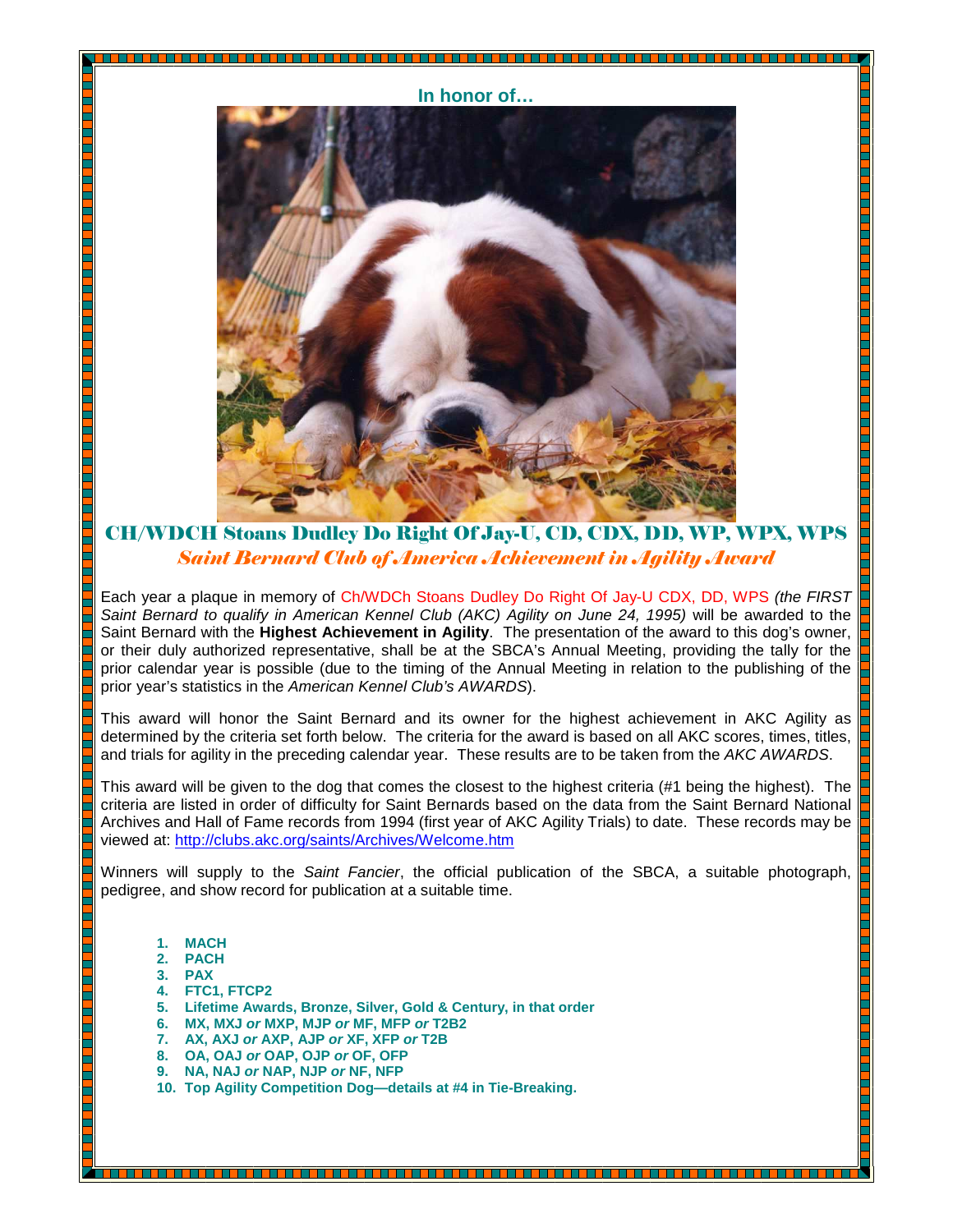# Tie-Breaking

If two or more Saint Bernards were to earn the same highest-level criteria (**for the calendar year**) for the Highest Achievement In Agility Award, the top dog would be chosen in the following order:

E E

- 1. If the highest criteria Saint Bernards have more than one agility title, the dog earning the most agility titles for the calendar year would be the recipient of the Highest Achievement Award.
- 2. If the dogs were still equal, the one with the most qualifying scores towards the next highest agility title would be the recipient of Highest Achievement Award.
- 3. If the dogs were still equal, the one with the highest qualifying scores (for a title[s] in the calendar year) would be the recipient of Highest Achievement Award.
- 4. If the dogs were still equal, then the Saint Bernard with the highest qualifying scores and lowest times would be the recipient of the Highest Achievement Award.
- 5. If two or more Saint Bernards were to tie for Highest Achievement Award (where no new agility titles were earned by any Saint Bernard for the calendar year) the Highest Achievement Award would be chosen in the following order:
	- a. The Saint Bernard with the highest agility title with the most qualifying score(s) toward the next highest agility title(s) would be the recipient.
	- b. If the dogs were still equal, then the Saint Bernard with the highest qualifying scores and lowest times towards the next higher agility title(s) would be the recipient of the Highest Achievement Award.
	- c. If the tie is between dogs that have scores only in the classes in which they **are** titled, then the Saint Bernard with the highest scores and lowest times (for the calendar year) will be the  $\Box$ recipient of the award.
	- d. If it comes down to a tie between dogs that have earned qualifying scores only in the novice classes in which they are **not** titled (and no other Saint Bernards earned titles for the calendar year), then the Saint Bernard with the highest scores and lowest times will be the recipient of the award.

John Cox, Archivist saintbernardnationalarchives@comcast.net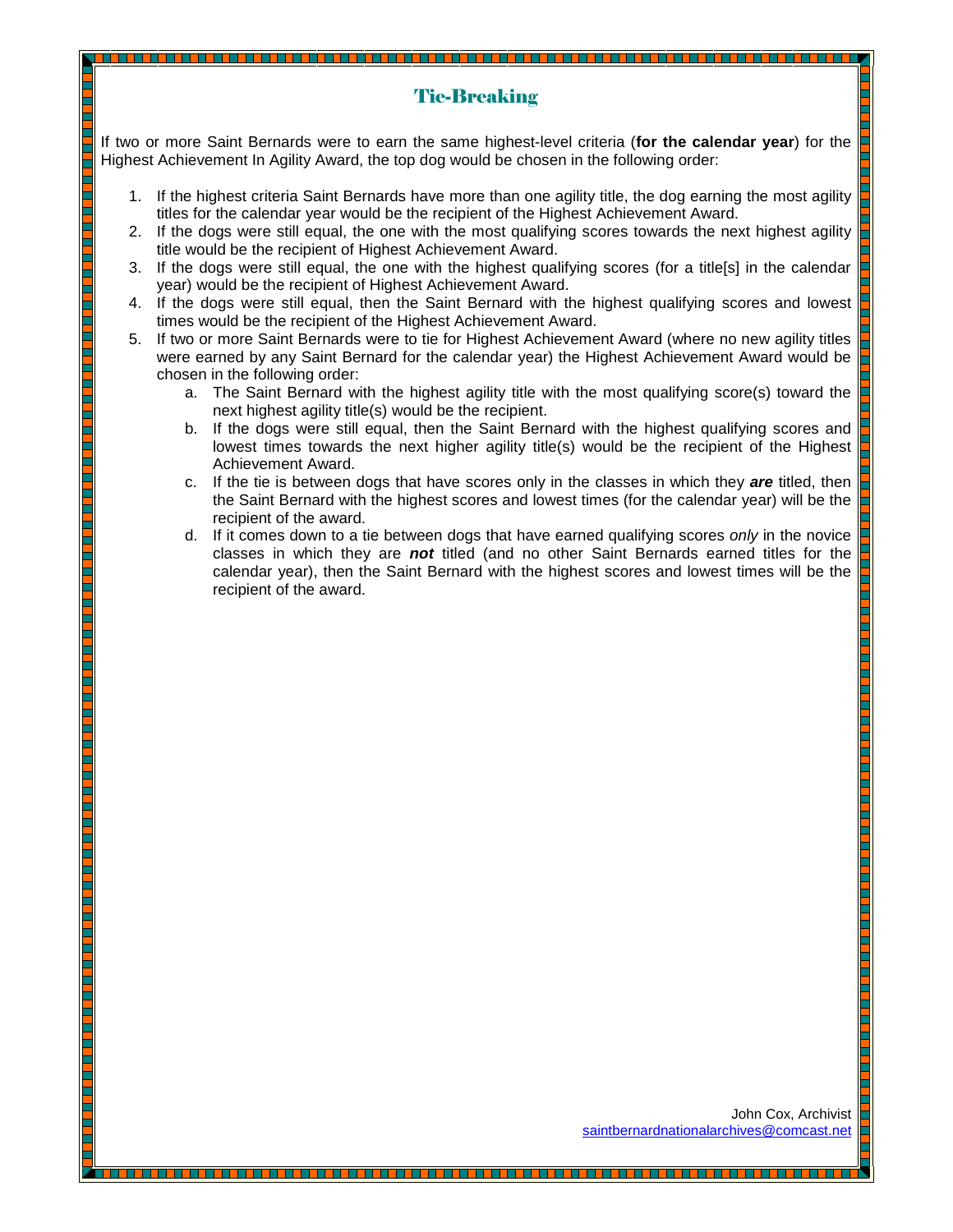| Past Recipients of the Saint Bernard Club of America's<br><b>Achievement in Agility Award</b> |                                                                                                                                                                                                                                                                                                                                                                                  |                     |  |  |
|-----------------------------------------------------------------------------------------------|----------------------------------------------------------------------------------------------------------------------------------------------------------------------------------------------------------------------------------------------------------------------------------------------------------------------------------------------------------------------------------|---------------------|--|--|
|                                                                                               | 2001 First Year of the Award                                                                                                                                                                                                                                                                                                                                                     |                     |  |  |
| Year                                                                                          | <u>Dog</u>                                                                                                                                                                                                                                                                                                                                                                       | <b>Owner</b>        |  |  |
| 2001                                                                                          | Sir Hennessy Cognac NA, NAJ, OA, OAJ, DD, WP, WPX, WPS Ray & Barbara Slish                                                                                                                                                                                                                                                                                                       |                     |  |  |
| 2002                                                                                          | Sir Hennessy Cognac NA, NAP, NAJ, NJP, OA, OAP, OAJ, OJP, DD, WP, WPX, WPS                                                                                                                                                                                                                                                                                                       | Ray & Barbara Slish |  |  |
| 2003                                                                                          | CH/WDCH XmaxKris Van 'T Hof Ten Eynder CD, CDX, UD, TD, NAP, NJP, OAP, OJP,<br>AXP, AJP, MXP, MJP, VCD1, VCD2, DD                                                                                                                                                                                                                                                                | John & Suzanne Cox  |  |  |
| 2004                                                                                          | WDCH Sir Hennessy Cognac NA, NAP, NAJ, NJP, OA, OAP, OAJ, OJP, AXJ, AXP, AJP,<br>DD, WP, WPX, WPS                                                                                                                                                                                                                                                                                | Ray & Barbara Slish |  |  |
| 2005                                                                                          | <b>CH/WDCH</b> XmaxKris Van 'T Hof Ten Eynder CD, CDX, UD, UDX, RN, TD, NAP, NJP, OAP,<br>OJP, AXP, AJP, MXP, MXP 2, MXP3, MXPB, MJP, MJP2, VCD1, VCD2, DD, WP, WPX                                                                                                                                                                                                              | John & Suzanne Cox  |  |  |
| 2006                                                                                          | <b>CH/WDCH</b> XmaxKris Van 'T Hof Ten Eynder CD, CDX, UD, UDX, RN, RA, RE, RAE, TD,<br>NAP, NJP, OAP, OJP, AXP, AJP, MXP, MXP 2, MXP3, MXP4, MXPB, MJP, MJP2, MJP3,<br>MJPB, VCD1, VCD2, DD, WP, WPX, WPS                                                                                                                                                                       | John & Suzanne Cox  |  |  |
| 2007                                                                                          | CH/WDCH XmaxKris Van 'T Hof Ten Eynder CD, CDX, UD, UDX, RN, RA, RE, RAE, RAE2<br>TD, NAP, NJP, OAP, OJP, AXP, AJP, MXP, MXP2, MXP3, MXP4, MXP5, MXPB, MXPS,<br>MJP, MJP2, MJP3, MJP4, MJPB, NFP, OFP, XFP, VCD1, VCD2, DD, WP, WPX, WPS                                                                                                                                         | John & Suzanne Cox  |  |  |
| 2008                                                                                          | Almshaus Joshua Kool Diamond NA, NAJ, NAP, NJP, RN, RA, WP, WPX, WPS                                                                                                                                                                                                                                                                                                             | Ray & Barbara Slish |  |  |
| 2009                                                                                          | Almshaus Joshua Kool Diamond NA, NAJ, NAP, NJP, RN, RA, WP, WPX, WPS                                                                                                                                                                                                                                                                                                             | Ray & Barbara Slish |  |  |
| 2010                                                                                          | Snowy Pine's Hummer CD, CDX, UD, GN, GO, VER, RN, RA, RE, RAE, NAP, NJP, NFP,<br>OJP, OFP, DD, TD                                                                                                                                                                                                                                                                                | <b>Terry Popish</b> |  |  |
| 2011                                                                                          | WDCH Snowy Pine's Hummer CD, CDX, UD, GN, GO, VER, RN, RA, RE, RAE, NAP, NJP,<br>NFP, OAP, OJP, OFP, AJP, XFP, DD, TDD                                                                                                                                                                                                                                                           | <b>Terry Popish</b> |  |  |
| 2012                                                                                          | WDCH Snowy Pine's Hummer CD, CDX, UD, GN, GO, VER, RN, RA, RE, RAE, RAE2,<br>NAP, NJP, NFP, OAP, OJP, OFP, AXP, AJP, MJP, MJP2, XFP, DD, TDD Terry Popish                                                                                                                                                                                                                        |                     |  |  |
| 2013                                                                                          | PACH/WDCH Snowy Pine's Hummer CD, CDX, UD, GN, GO, VER, RN, RA, RE, RAE,<br>RAE2, NAP, NJP, NFP, OAP, OJP, OFP, AXP, AJP, XFP, MXP, MXP2, MXP3, MXPB,<br>MJP, MJP2, MJP3, MJP4, MJP5, MJP6, MJP7, MJPB, MJPS, PAX, MFP, T2BP, T2BP2,<br>T2BP3, DD, TDD, CGC                                                                                                                      | <b>Terry Popish</b> |  |  |
| 2014                                                                                          | PACH2/WDCH Snowy Pine's Hummer CD, CDX, UD, GN, GO, VER, RN, RA, RE, RAE,<br>RAE2, NAP, NJP, NFP, OAP, OJP, OFP, AXP, AJP, XFP, MXP, MXP2, MXP3, MXP4,<br>MXP5, MXP6, MXP7, MXPB, MXPS, MJP, MJP2, MJP3, MJP4, MJP5, MJP6, MJP7,<br>MJP8, MJP9, MJP10, MJP11, MJP12, MJPB, MJPS, MJPG, MJPC, PAX, PAX2, MFP,<br>MFPB, T2BP, T2BP2, T2BP3, T2BP4, T2BP5, TQXP, DD, TDD, CGC, CGCA | <b>Terry Popish</b> |  |  |

L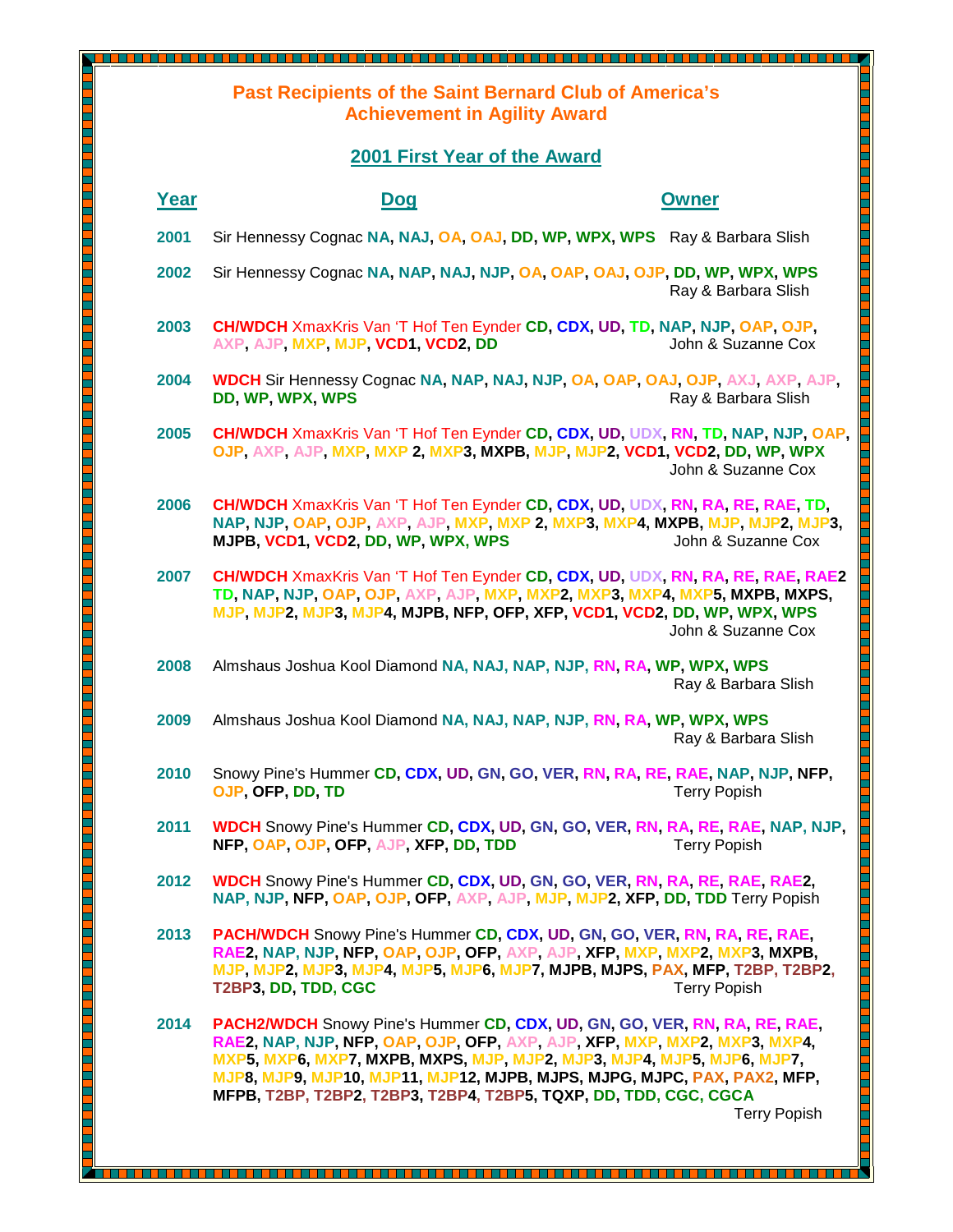**2015 PACH3/WDCH** Snowy Pine's Hummer **CD, CDX, UD, GN, GO, VER, RN, RA, RE, RAE, RAE2, NAP, NJP, NFP, OAP, OJP, OFP, AXP, AJP, XFP, MXP, MXP2, MXP3, MXP4, MXP5, MXP6, MXP7, MXP8, MXP9, MXPB, MXPS, MXPG, MJP, MJP2, MJP3, MJP4, MJP5, MJP6, MJP7, MJP8, MJP9, MJP10, MJP11, MJP12, MJP13, MJP14, MJP15, MJPB, MJPB2, MJPS, MJP2, MJPG, MJPC, PAX, PAX2, PAX3, MFP, MFPB, MFPS, T2BP, T2BP2, T2BP3, T2BP4, T2BP5, TQXP, DD, TDD, TDD2, CGC, CGCA, CGCU** Terry Popish

**2016 PACH4/WDCH** Snowy Pine's Hummer **CD, CDX, UD, GN, GO, VER, RN, RA, RE, RAE, RAE2, NAP, NJP, NFP, OAP, OJP, OFP, AXP, AJP, XFP, MXP, MXP2, MXP3, MXP4, MXP5, MXP6, MXP7, MXP8, MXP9, MXP10, MXPB, MXPS, MXPG, MXPC, MJP, MJP2, MJP3, MJP4, MJP5, MJP6, MJP7, MJP8, MJP9, MJP10, MJP11, MJP12, MJP13, MJP14, MJP15, MJP16, MJP17, MJPB, MJPB2, MJPS, MJP2, MJPG, MJPC, PAX, PAX2, PAX3, PAX4, MFP, MFPB, MFPS, T2BP, T2BP2, T2BP3, T2BP4, T2BP5, T2BP6, TQXP, DD, TDD, TDD2, CGC, CGCA, CGCU** 

<u> 1989 - Primar Maria Maria Maria Maria Maria Maria Mandala (h. 1989).</u>

TE TE TE TE TE TE TE TE

#### **1996 - 2017 No Recipient** Service Studies of the Service Studies of Terry Popish Service Studies of the Service Studies of the Service Studies of the Service Studies of the Service Studies of the Service Studies of the S **2017 No Recipient**

a sa kata sa kata sa kata sa kata sa kata sa kata sa na sa na kata sa kata sa kata sa na sa na sa na sa na san

- **2018** Brandau Ridge Takn A Walk Thru Ur Heart **BN, NAP, NJP, RN, SCN, SIN, SINE, SBN, SHDN, SWN, TKN, CGC Shari Hoffman-Preucil** Shari Hoffman-Preucil
- **2019** Brandau Ridge Takn A Walk Thru Ur Heart **BN, NAP, NJP, OJP, RN, SCN, SIN, SINE, SBN, SHDN, SWN, SBNE, SCA, SENE, SIA, SWNE, TKN, BCAT, CGC**

Shari Hoffman-Preucil

- **2020** Swissmiss Shayne Snowflake **BN, NAP, NJP, OAP, NFP, OFP, XFP, RN, RA, RE, SEN, SIN, TKN, TKI, TKA, CGC, CGCA Sarah Friedlander** Sarah Friedlander
- **2021** Swissmiss Shayne Snowflake **CD, BN, NAP, NJP, OAP, OJP, AXP, AJP, NFP, OFP, XFP, MXP, RN, RA, RE, RM, RM2, RAE, RAE2, SEN, SIN, TKN, TKI, TKA, CGC, CGCA**

Sarah Friedlander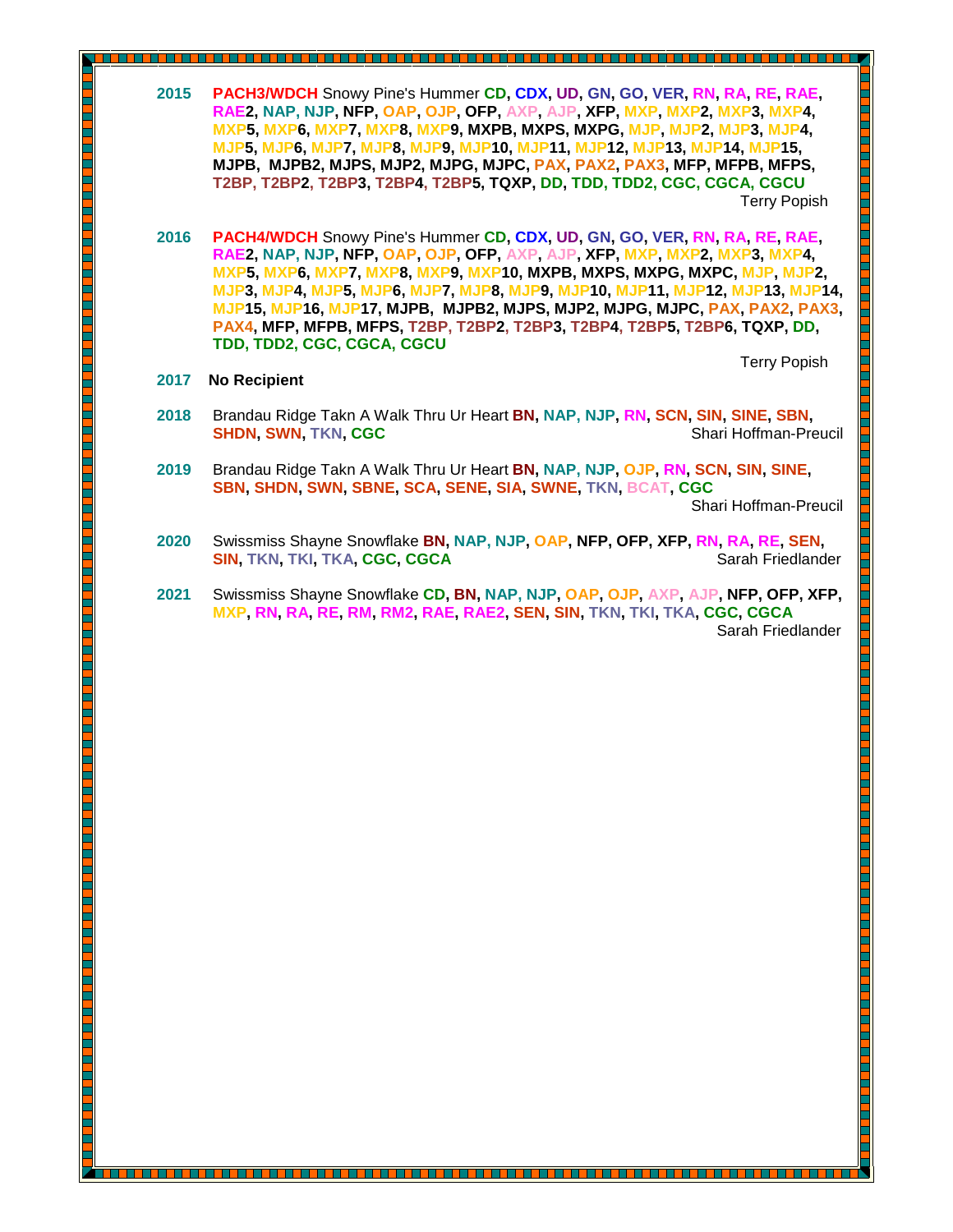

**CH/WDCH** XmaxKris Van 'T Hof Ten Eynder **CD, CDX, UD, UDX, RN, RA, RE, RAE, RAE2, TD, NAP, NJP, OAP, OJP, AXP, AJP, MXP, MXP2, MXP3, MXP4, MXP5, MXPB, MXPS, MJP, MJP2, MJP3, MJP4, MJPB,NFP, OFP, XFP, VCD1, VCD2, DD, WP, WPX, WPS** 

## Saint Bernard Club of America Achievement in Performance Events Award

Each year a plaque in honor of CH/WDCH XmaxKris Van t' Hof Ten Eynder VCD2, UDX, RAE2, MXP5, MJP4, XFP, DD, WPS (the FIRST Saint Bernard to earn a AKC's Versatile Companion Dog [VCD title] in  $\Box$ 2002) will be awarded to the Saint Bernard with the **Highest Achievement in AKC Performance Events**. The presentation of the award to this dog's owner, or their duly authorized representative, shall be at the SBCA's Annual Meeting, providing the tally for the prior calendar year is possible (due to the timing of the Annual Meeting in relation to the publishing of the prior year's statistics in American Kennel Club's AWARDS).

This award will honor the Saint Bernard and its owner for the highest achievement in AKC's Performance Events as determined by the criteria set forth below. The criteria for the award are based on all AKC scores, times, titles, trials and tests from AKC performance events. These results are to be taken from the AKC AWARDS.

This award will be given to the dog that comes the closest to the highest criteria (#1 being the highest). The criteria are listed in order of difficulty for Saint Bernards based on the data from the Saint Bernard National Archives and Hall of Fame records from 2001 (first year of VCD titles) to date. All performance titles earned by Saint Bernards from 1936 (1936 was first year of Obedience/Tracking and 1994 was the first year of AKC Agility) to date are listed in the Archives. These records may be viewed at: http://clubs.akc.org/saints/Archives/Welcome.htm

Winners will supply to the Saint Fancier, the official publication of the SBCA, and a suitable photograph, pedigree, and show record for publication at a suitable time.

- **1. VCCh {Versatile Companion Champion} = OTCH, MACH & CT**
- **2. VCD4 {Versatile Companion Dog 4} = UDX, MX, MXJ or MXP, MJP, VST**
- **3. VCD3 {Versatile Companion Dog 3} = UD, AX AXJ or AXP, AJP, TDX**
- **4. VCD2 {Versatile Companion Dog 2} = CDX, OA, OAJ or OAP, OJP, TD**
- **5. VCD1 {Versatile Companion Dog 1} = CD, NA, NAJ or NAP, NJP, TD**
- **6. The dog having a title from each of the three performance venues**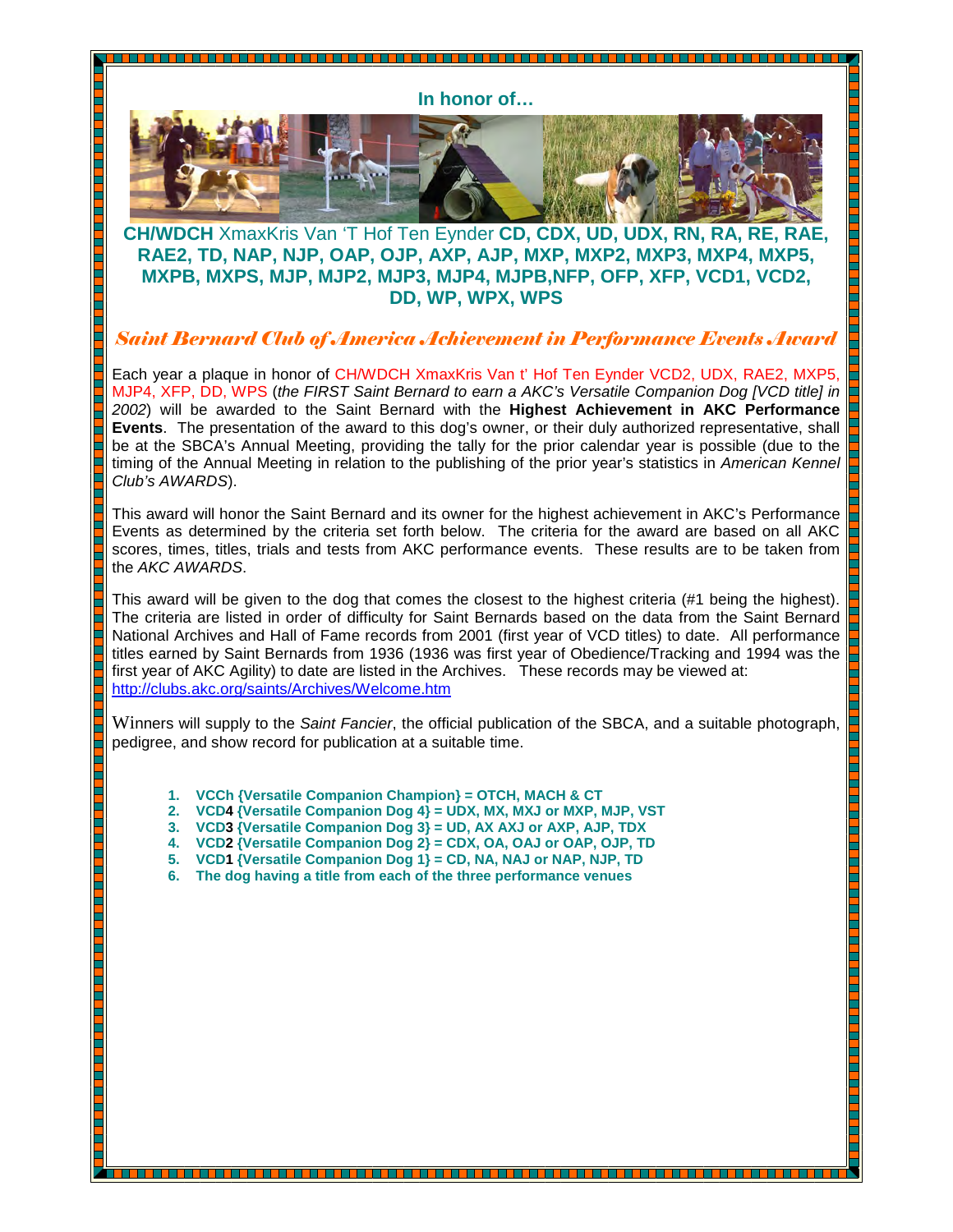# Tie-Breaking

If two or more Saint Bernards were to earn the same highest-level criteria (**for the calendar year**) for the Highest Achievement In Performance Events Award, the top dog would be chosen in the following order:

- 1. The Saint Bernard earning the most obedience/tracking/agility titles for the calendar year would be recipient of the Highest Achievement Award.
- 2. If the dogs were still equal, the one with the highest competition points in obedience and/or the highest agility scores and lowest times (for the calendar year) would be the recipient of Highest Performance Achievement Award.
- 3. If a tracking title was the **only** title making the dogs eligible for the calendar year, then the tie would be broken by the one with the highest competition points in obedience and/or the highest agility scores and lowest times (for the past calendar **years**) would be the recipient of Highest Performance Achievement Award.

#### **Competition points are calculated on the following chart**

Every qualifying score from a regular obedience class earned in a calendar year counts. This system awards the high scoring dog, plus it awards the consistent scoring dog with many scores which may not be high scores.

| <b>Points</b>                                     | <b>Score</b> |
|---------------------------------------------------|--------------|
|                                                   |              |
| $198 - 199\frac{1}{2}, \ldots, \ldots, \ldots, 7$ |              |
| $195 - 197\frac{1}{2}, \ldots, \ldots, 6$         |              |
| $190 - 194\frac{1}{2}, \ldots, \ldots, 5$         |              |
| 185-189½……………4                                    |              |
| $180 - 184\frac{1}{2}$ 3                          |              |
|                                                   |              |
| $170 - 174\frac{1}{2}, \ldots, \ldots, 1$         |              |
|                                                   |              |

John Cox, Archivist saintbernardnationalarchives@comcast.net